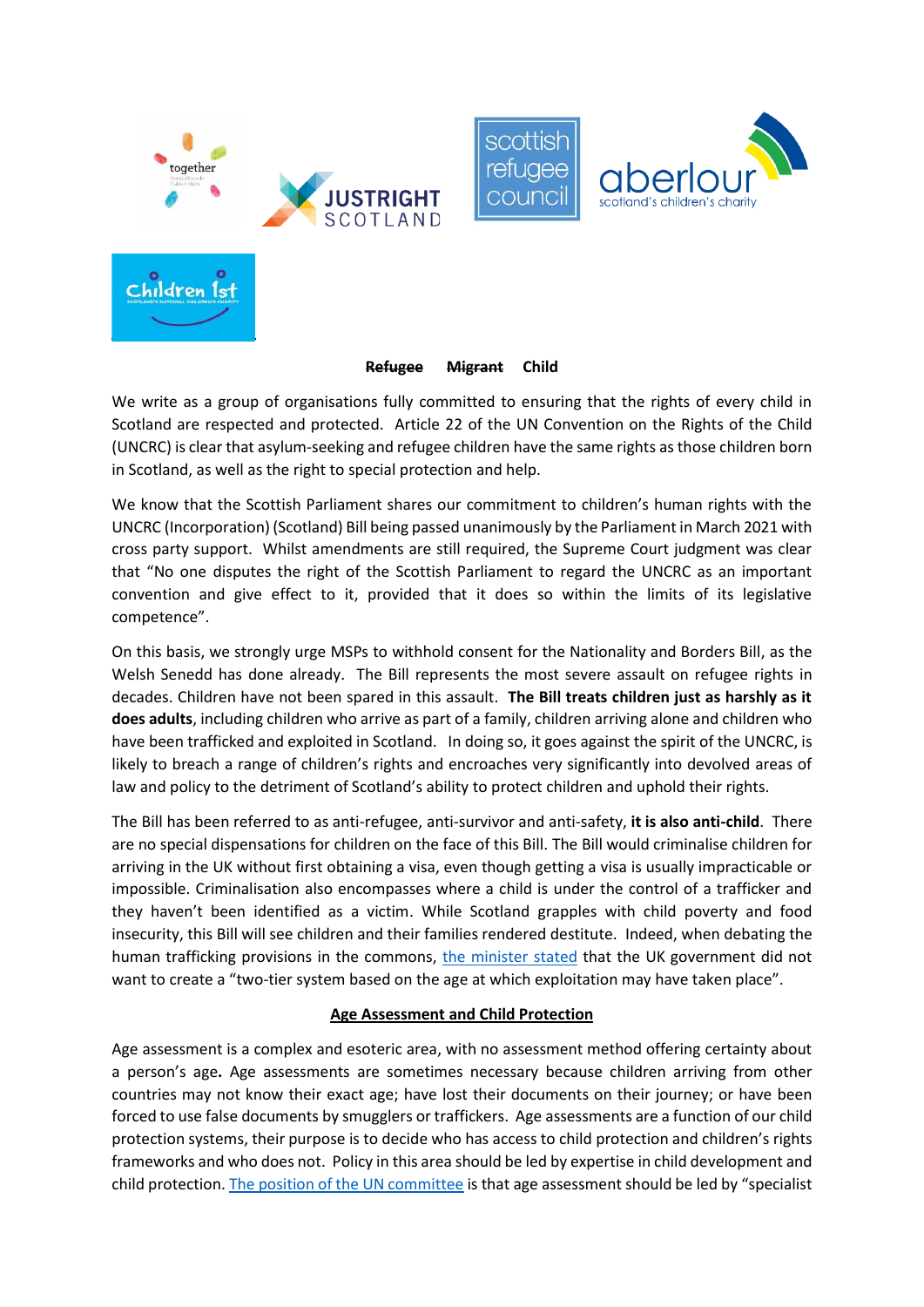paediatricians" or other professionals who are skilled in combining different aspects of development'. International [best practice](https://www.osce.org/files/f/documents/0/4/13967.pdf) states that "*the only effective age estimation assessment process is conducted using a multi-disciplinary approach that ensures that all the necessary safeguards and principles are explored and in place and the human rights of each young person are protected".*

**The Refugee and [Migrant Children's Consortium,](http://refugeechildrensconsortium.org.uk/) comprised of over 60 specialist organisations. Members have unanimously and strenuously warned the UK government that the safeguarding risks of wrongly placing children in adult systems, without age-appropriate safeguarding far outweighs the risk of a small number of young adults being placed in children's contexts with supervision.** 

The UK Government has used misleading statistics in this area. The Home Secretary has stated that in [two third of age dispute cases are adults claiming to be children.](https://www.gov.uk/government/news/home-office-to-introduce-scientific-methods-for-assessing-the-age-of-asylum-seekers) However, many of these assessments will have been conducted under [Kent Intake Unit Guidance that has since been ruled unlawful.](https://www.theguardian.com/world/2022/jan/19/uk-judge-rules-that-age-assessment-of-asylum-seekers-was-unlawful) There are no public statistics on the *final* outcome of young people disputing age assessments in court or where a further assessment is carried out. In the 3 months from July to September 2021, colleagues at the Refugee Council supported 150 children, wrongly assessed as adults, to access social work. Recent [media reports](https://www.independent.co.uk/news/uk/home-news/children-asylum-seekers-age-assessments-home-office-uk-b1992680.html) highlight that hundreds of children wrongly assessed as adults, including child survivors of rape, have felt desperately scared in adult ex-hotels, in some cases having to share beds with strange adults. We are concerned that there may be children is similar circumstances, in ex-hotels in Aberdeen, Falkirk, Perth and East Kilbride, as a result of Home Office dispersal by the back door.

The recent inquest into the [tragic suicide of Alexander Tekle](https://www.theguardian.com/uk-news/2022/jan/07/eritrean-teenager-who-killed-himself-in-uk-lacked-right-support-inquest-finds) painfully warned of the gravity of the risks associated with age assessment. Accordingly, 'the benefit of the doubt', is a long-established principle in relation to age assessment – this Bill dispenses with the benefit of the doubt.

Crucially, in increasing the risk of children wrongly being treated as adults, **this Bill will impede Scotland's ability to appropriately prosecute perpetrators of crimes against children**, where crimes are aggravated because the victim is a child. This includes human trafficking where the definition of what constitutes trafficking depends upon whether the victim is an adult or a child.

#### **Age Assessment and Devolution**

Age assessment is devolved. Section 12 of the [Human Trafficking and Exploitation \(Scotland\) Act](https://www.legislation.gov.uk/asp/2015/12/contents/enacted)  [\(2015\)](https://www.legislation.gov.uk/asp/2015/12/contents/enacted) embodies international law on the presumption of age necessitating the creation of [Scottish](https://www.gov.scot/publications/age-assessment-practice-guidance-scotland-good-practice-guidance-support-social/)  [age assessment guidance](https://www.gov.scot/publications/age-assessment-practice-guidance-scotland-good-practice-guidance-support-social/) . Of the 9 age assessment clauses in the Nationality and Borders Bill, only one relates to a reserved (immigration) purpose. However, the Bill gives the Secretary of State wide powers to define how age assessments can be conducted and by whom, including inaccurate and invasive 'scientific' methods, which [violate UNCRC](https://www.ohchr.org/EN/NewsEvents/Pages/DisplayNews.aspx?NewsID=26375&LangID=E) as well as articles 3 & 8 European Convention on Human Rights (ECHR). Combined, the provisions represent a Home Office take over of a function that has, until now, been a multi-agency process led by social workers, albeit this role has sat uncomfortably with social workers. The control the Home Office is amassing will [diminish the role of](https://www.communitycare.co.uk/2021/11/02/government-age-assessment-changes-would-undermine-social-workers-campaigners-warn/)  [social work ethics](https://www.communitycare.co.uk/2021/11/02/government-age-assessment-changes-would-undermine-social-workers-campaigners-warn/) in the age assessment process - a process where imprecision and the gravity of the consequences make ethical practice paramount.

#### **Age Assessment and Data Protection Rights**

At the moment when Scottish Local Authorities undertake age assessment they simply inform the Home Office of the outcome of that assessment. The Nationality and Borders Bill removes the young person data protection rights within age assessments. We strongly support [COSLAs](https://www.parliament.scot/~/media/committ/2290) submission to the Social Justice and Social Security Committee that it is inappropriate for child protection professionals to be compelled to share the full details of the assessment with immigration officials. The [Angolini](https://www.gov.scot/publications/independent-review-complaints-handling-investigations-misconduct-issues-relation-policing)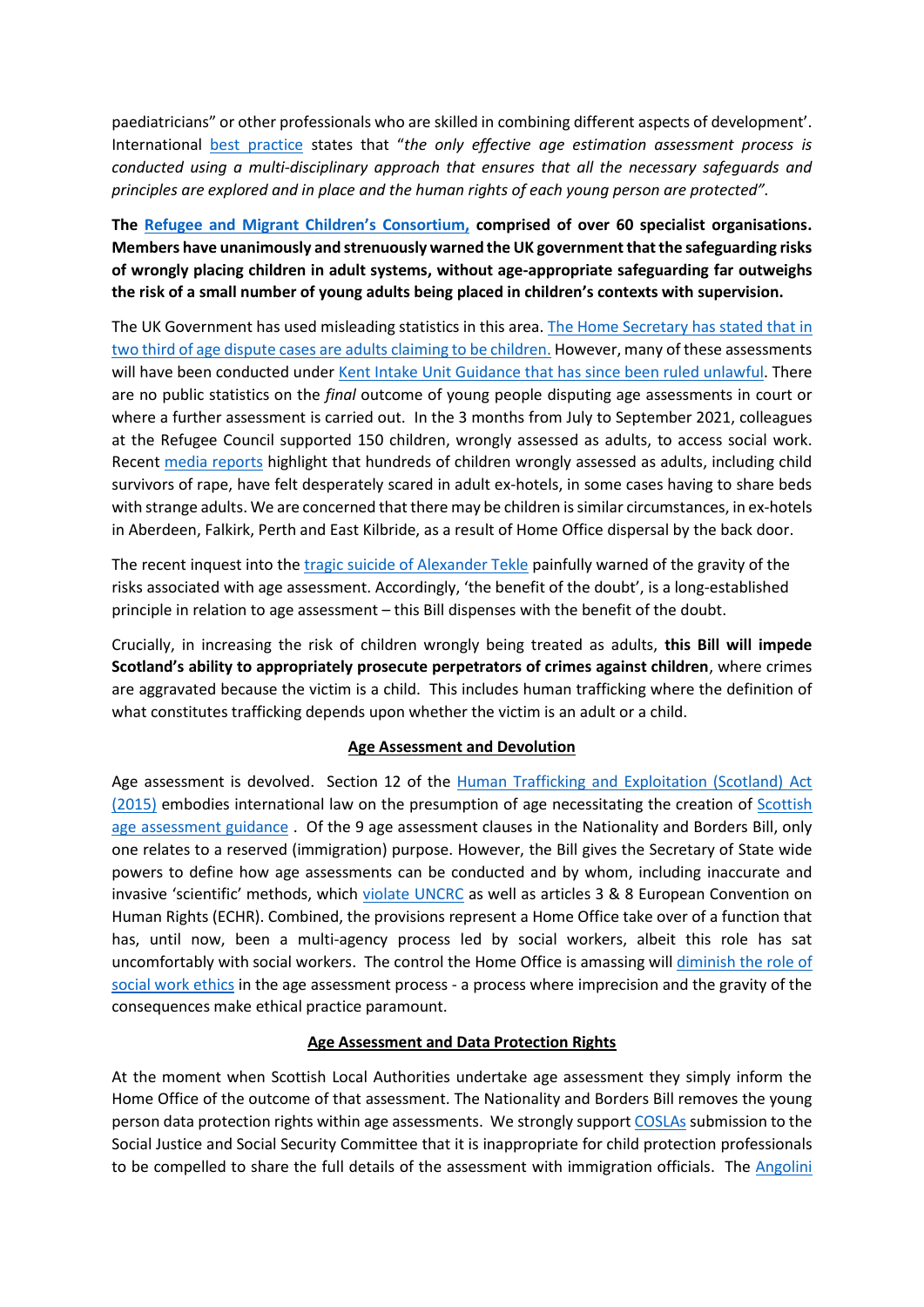[Review](https://www.gov.scot/publications/independent-review-complaints-handling-investigations-misconduct-issues-relation-policing) and the investigation of a super-complaint, [carried out by 3 regulatory bodies,](https://www.gov.scot/publications/independent-review-complaints-handling-investigations-misconduct-issues-relation-policing) highlight the public protection dangers of sharing information with immigration authorities. [The UN position](https://www.right-to-education.org/resource/crc-and-cmw-joint-general-comment-no-3-no-22-general-principles-regarding-human-rights-children#:~:text=This%20joint%20general%20comment%203,in%20contexte%20of%20international%20migration.) is that *"States parties should implement a "firewall" and prohibit the sharing and use for immigration enforcement of the personal data collected for other purposes, such as protection, remedy, civil registration and access to services"*

### **Child Trafficking**

Child Trafficking is a serious form of child abuse that inflicts severe harm on the child, often with serious long-term effects on their health. The identification, support and protection of victims of human trafficking falls within the competence of the Scottish Parliament, Scotland has already legislated in this area in the [Human Trafficking and Exploitation \(Scotland\) Bill \(2015\).](https://www.legislation.gov.uk/asp/2015/12/contents/enacted) The exper[t legal](https://www.justrightscotland.org.uk/wp-content/uploads/2021/11/Legal-Opinion-FINAL.pdf)  [opinion](https://www.justrightscotland.org.uk/wp-content/uploads/2021/11/Legal-Opinion-FINAL.pdf) of Christine O'Neil QC, confirms that only decisionsin relation to immigration statusfall within reserved competence. The substance of the provisions relating to human trafficking in the Bill are regressive, and entirely at odds with the Scottish Governments vision of a trauma-informed Scotland.

Responses to child trafficking should be led by child protection expertise – a devolved area. The entire UK anti-trafficking sector are unanimously agreed that provisions on human trafficking do not belong in an immigration Bill. Human trafficking is a matter of public protection, criminal justice and human rights, not immigration. Including human trafficking in an immigration Bill re-conflates policy areas that many have spent the last decade disentangling, and will confuse public servants who have operational duties such as police officers and social workers.

The Nationality and Borders Bill institutes a discriminatory two-tier system with harsher treatment for foreign victims of trafficking, including children. Contrary to basic child protection principles and the positive duties contained in The Council of [Europe Convention Against Trafficking](https://assets.publishing.service.gov.uk/government/uploads/system/uploads/attachment_data/file/236093/8414.pdf) and article 4 of the [ECHR,](file:///C:/Users/JillianM/Desktop/The%20European%20Convention%20on%20human%20rights) it makes victims including, child victims, responsible for their own identification (and therefore protection). In direct contradiction to guidance from the UN Committee, it imposes strict timetables on disclosing extremely traumatic information, and carries penalties for not disclosing within arbitrary timescales. This will place children and those supporting them, including, social workers, guardians and lawyers under extreme pressure, and impede access to justice.

Clause 62 excludes potential victims from protection if they are perceived to have claimed to be a victim of trafficking in 'bad faith' or to be a threat to public order. 'Bad faith' is not defined in the Bill. The public order clauses are misleading, disqualifying from protection people - including children who are not a current threat to the public and even people forced to commit crimes by their traffickers. Children are sometimes forced to commit crimes, as a way of traffickers minimising their risk of getting caught[, under international law they should not be punished for crimes they were forced](https://reliefweb.int/report/world/implementation-non-punishment-principle-report-special-rapporteur-trafficking-persons-0)  [to commit.](https://reliefweb.int/report/world/implementation-non-punishment-principle-report-special-rapporteur-trafficking-persons-0) This Bill would deny them crucial protections. The UK [Independent Anti-Slavery](https://www.antislaverycommissioner.co.uk/news-insights/dame-sara-comments-on-clause-62-of-the-nationality-and-borders-bill-in-the-times/)  [Commissioner has expressed grave concerns about clause 62,](https://www.antislaverycommissioner.co.uk/news-insights/dame-sara-comments-on-clause-62-of-the-nationality-and-borders-bill-in-the-times/) including the inevitability that it will depress already low rates of prosecutions of traffickers. It is likely that this provision, violates the UK's positive obligations in the European Convention on Human Rights, (articles 4 & 6). The European Court of Human Rights ruled in [V.C.L. & A.N. v's the UK](https://www.kcl.ac.uk/news/kings-professors-landmark-judgement-becomes-final-in-european-court-of-human-rights) that the non-punishment principle is integral to protection from trafficking itself.

Reducing protections for trafficked children, will hamper Scotland's disruption of organised crime. Human exploitation, is orchestrated in tandem with multiple other criminal activities. This Bill, including the criminalisation of arrival in the UK (applied to child victims of trafficking also), make it harder for survivors to access protection, leading to more exploitation and organised crime, and less community safety. The Nationality and Borders Bill is a gift to traffickers and organised crime groups.